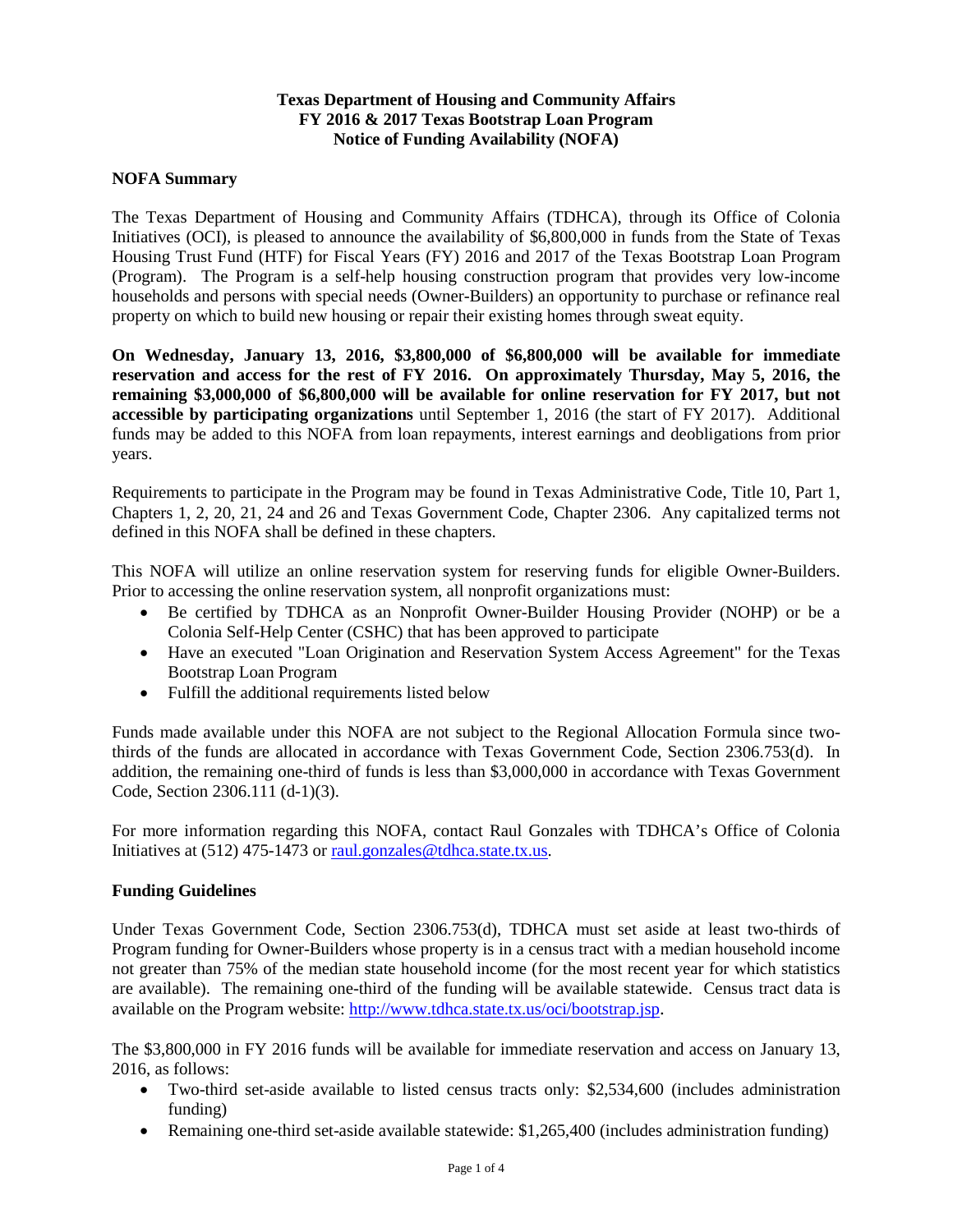The \$3,000,000 in FY 2017 funds will be available for online reservation on May 5, 2016, but not accessible by participating organizations until September 1, 2016, as follows:

- Two-third set-aside available to listed census tracts only: \$2,000,000
- Remaining one-third set-aside available statewide: \$1,000,000

Under Texas Government Code, Section 2306.754(b), the maximum Bootstrap loan per household is \$45,000. The Owner-Builder may obtain supplemental funds from other sources, including other TDHCA funds, as long as the total amount of amortized repayable loans made by all sources does not exceed \$90,000, pursuant to Texas Government Code Section 2306.754(b). Rates and terms for all additional non-TDHCA resources must be fully documented to the satisfaction of TDHCA staff.

After the completion of each home and mortgage loan closing, TDHCA will disburse an administration fee to the NOHP equal to 6% of the Bootstrap loan amount.

#### **Reservation System Guidelines:**

In order to submit Owner-Builder loan applications for reservation, a certified NOHP or CSHC must execute a Loan Origination and Reservation Access Agreement with TDHCA. NOHPs that have existing Agreements with TDHCA and must be in compliance with all performance benchmarks per their current agreement if they wish to have access to the reservation system.

NOHPs and CSHCs reserve Bootstrap funds on a first-come, first-served basis and TDHCA processes the reservations in the order they are received. Each NOHP or CSHC may reserve up to a maximum combined dollar amount of \$360,000 in Bootstrap funds. This limit applies to all reservations, regardless of location or set-asides. For NOHPs and CSHCs at the \$360,000 reservation limit, additional reservations can only be submitted after an existing Bootstrap loan has closed.

For FY 2016, on February 17, 2016, TDHCA will increase the maximum combined dollar amount of funds an NOHP or CSHC may reserve from \$360,000 to \$450,000, subject to the availability of funds, excluding funds made available after May 2016.

For FY 2017, the \$360,000 cap will apply to the May 2016 release of funds. Then on August 5, 2016, TDHCA will increase the maximum combined dollar amount of funds an NOHP or CSHC may reserve from \$360,000 to \$450,000, subject to the availability of funds.

After reserving funds, it is the NOHP's responsibility to then submit the package of documents listed on the "Bootstrap Application/Compliance Checklist" (Exhibit 9 of the Texas Bootstrap Loan Program Manual, or [http://www.tdhca.state.tx.us/oci/forms.jsp\)](http://www.tdhca.state.tx.us/oci/forms.jsp) **within 10 business days** of the date the Owner-Builder application was submitted on the online reservation system **OR within 1 business day** of receiving the following, whichever is sooner:

- 1. Consumer's/Applicant's Name;
- 2. Consumer's/Applicant's Income;
- 3. Consumer's/Applicant's Social Security Number to obtain a credit report;
- 4. Property Address;
- 5. The mortgage loan amount sought; and
- 6. An estimate of the value of the property (sales price)

TDHCA will require that the Application/Compliance Package be submitted online through the SingleFamily File Transfer System [https://sf-files.tdhca.state.tx.us/.](https://sf-files.tdhca.state.tx.us/) For access to the file transfer system, please contact Raul Gonzales at (512) 475-1473 or [raul.gonzales@tdhca.state.tx.us.](mailto:raul.gonzales@tdhca.state.tx.us) For extenuating circumstances, TDHCA may waive this requirement on a case-by-case basis.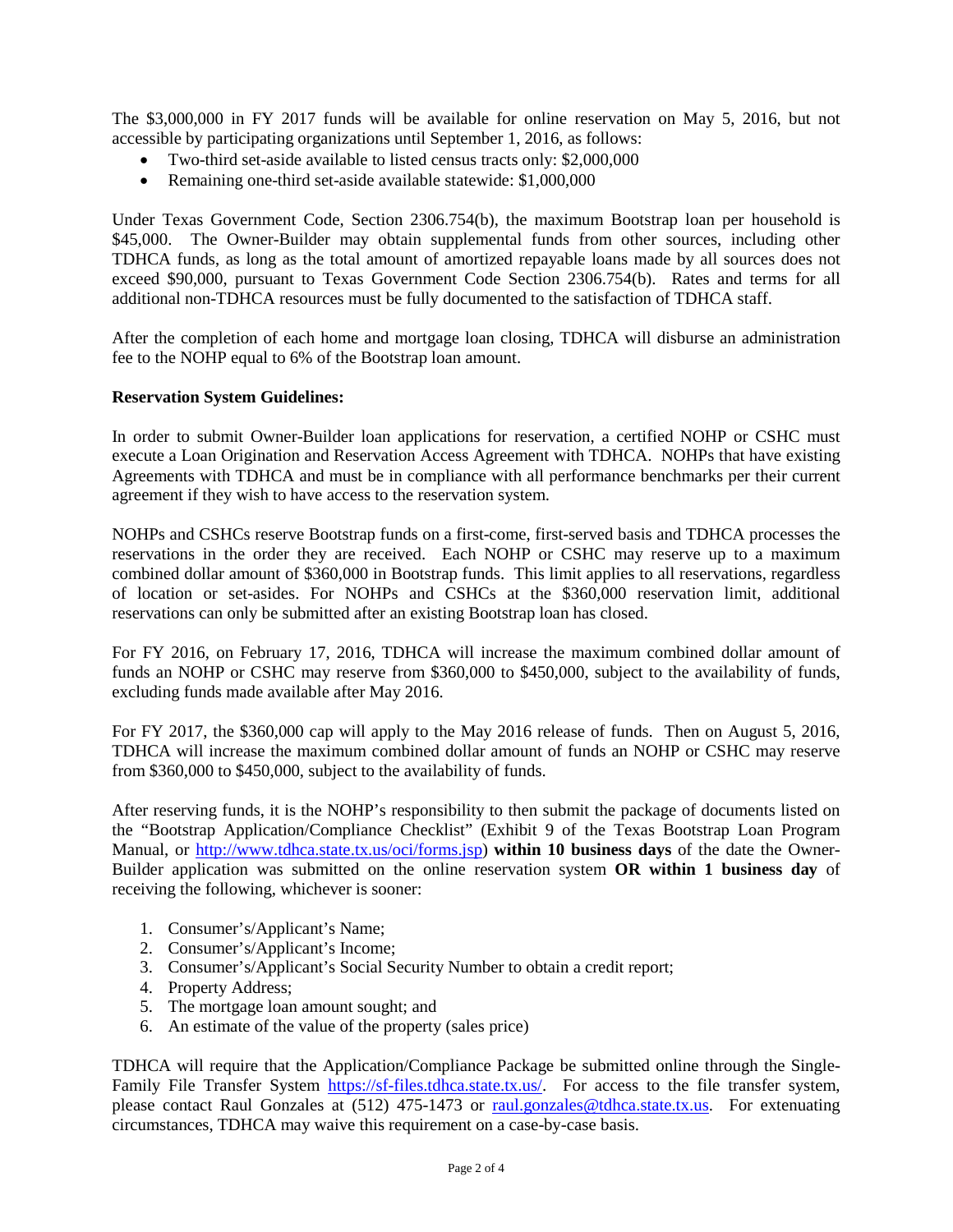TDHCA staff will review the Application/Compliance Package within 10 business days of receipt and provide written notification to the NOHP of the Owner-Builder's eligibility. A reservation for an Owner-Builder applicant does not guarantee funding. TDHCA will continue to accept reservations on an ongoing basis until August 31, 2018 or until all funding has been committed.

# **Advanced Priority Access to the Reservation System:**

Under Texas Government Code Sections 2306.753 and 2306.757, TDHCA will grant 24 hours of advanced priority access to the reservation system to NOHPs submitting Owner-Builder applications meeting the following criteria:

- (1) Household income is below \$17,500 per year, OR
- (2) Property is located in a county or municipality that has verified—in writing—that it will waive Capital Recovery Fees, building permit fees or other fees related to Bootstrap-funded construction. In order to receive priority, these fees must be imposed by the county, municipality, or respective water supply company.

For FY 2016 funds, the 24 hours of advanced priority access to the reservation system for eligible Owner-Builder applications will occur as follows:

- Begins on Tuesday, January 12, 2016, at 9:30 a.m. Central Standard Time (CST), ends on Wednesday, January 13, 2016, at 9:29 a.m. CST.
- On Wednesday, January 13, 2016, from 9:30 a.m. to 9:59 a.m. CST, the online reservation system will be inactive in order for TDHCA staff to reconcile reservations. Absolutely no reservations will be accepted at this time.
- On Wednesday, January 13, 2016, at 10:00 a.m. CST, all remaining funds will be available to any Owner-Builder applicant meeting Program Guidelines.
- TDHCA will cancel any reservation that does not meet the priority criteria upon further review.

For FY 2017 funds, the 24 hours of advanced priority access to the reservation system for eligible Owner-Builder applications will occur as follows:

- Begins on Wednesday, May 4, 2016, at 9:30 a.m. Central Daylight Time (CDT), ends on Thursday, May 5, 2016, at 9:29 a.m. CDT.
- On Thursday, May 5, 2016, from 9:30 a.m. to 9:59 a.m. CDT, the online reservation system will be inactive in order for TDHCA staff to reconcile reservations. Absolutely no reservations will be accepted at this time.
- On Thursday, May 5, 2016, at 10:00 a.m. CDT, all remaining funds will be available to any Owner-Builder applicant meeting Program Guidelines.
- TDHCA will cancel any reservation that does not meet the priority criteria upon further review.

## **Owner-Builder Eligibility Requirements:**

- 1. Household income may not exceed the greater of 60% of the Area Median Family Income or 60% of the Statewide Income Limits, adjusted for household size per the U.S. Department of Housing and Urban Development's "HOME Investment Partnership Program."
- 2. Must have resided in Texas for the 6 months preceding the Owner-Builder application submission.
- 3. Must successfully complete an Owner-Builder education class prior to loan closing.
- 4. Must fulfill the self-help labor requirement in one of the following ways, all under the guidance and supervision of a certified NOHP:
	- a. Execute a Self-Help Agreement to provide the personal labor equivalent of at least 65% of the labor necessary to build or rehabilitate the proposed housing; OR
	- b. Provide the labor equivalent of at least 65% of the labor necessary to build or rehabilitate housing for others; OR